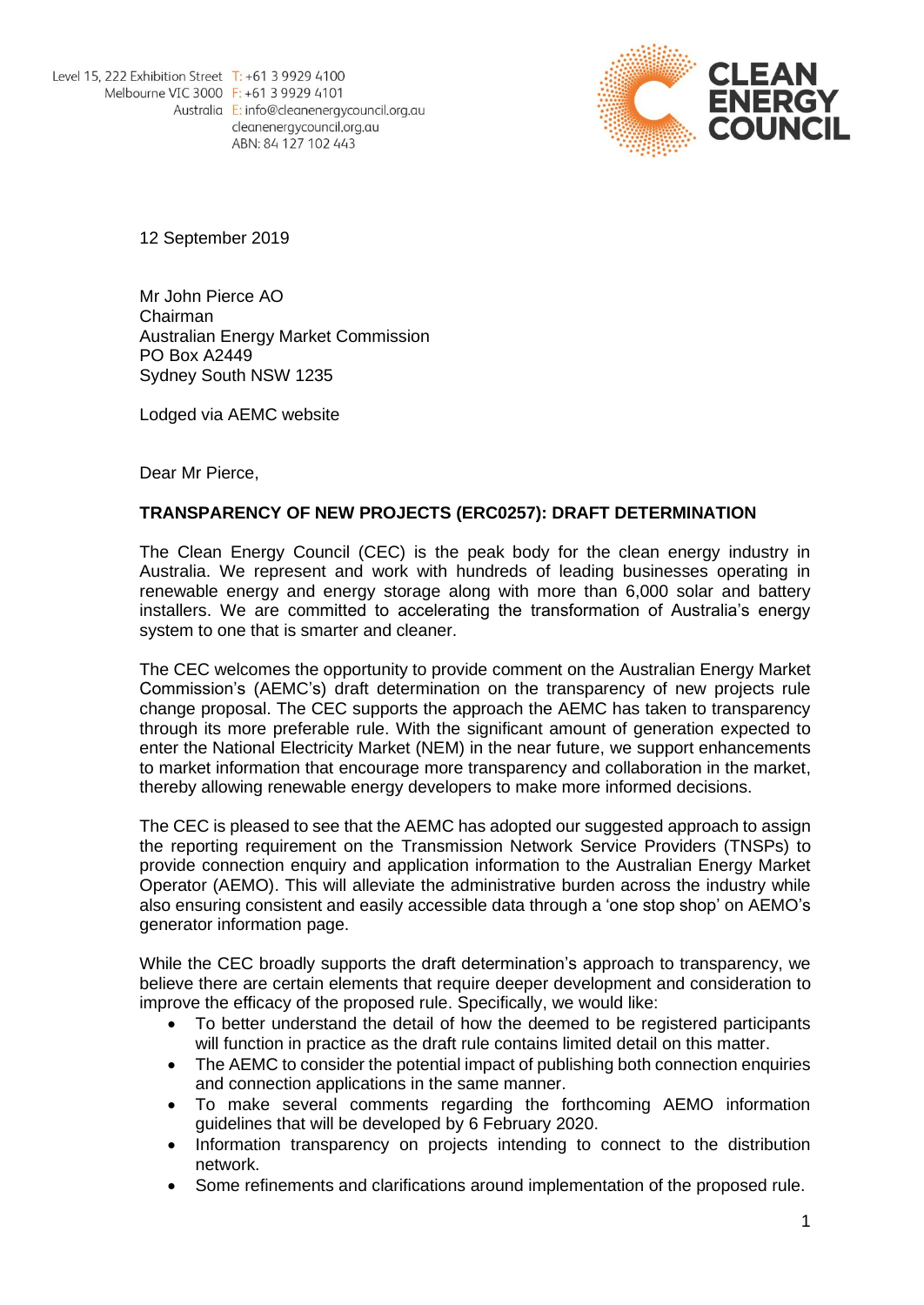We expand on these further in the remainder of this submission.

# **Deemed to be registered participants**

The CEC supports the AEMC's intention behind creating the deemed to be registered participant profile for Asset Sale Developers (ASD). This approach will allow ASDs to access the information they require to undertake modelling studies for their developments. However, it is difficult to understand how this deemed profile will work in practice with the limited detail provided in the draft determination. Further detail is needed in order for industry to understand and comment on the deemed to be registered participant structure for ASDs. The CEC understands this information may be detailed by AEMO following the final rule, however we suggest there is benefit in the AEMC clarifying the practical detail of this framework prior to the finalisation of this rule and in consultation with industry. For clarity, the CEC supports AEMO being the discretionary party managing this process but further information is appropriate at this stage.

The draft determination states that ASDs will be deemed to be registered in order to obtain relevant information and will be subject to confidentiality clauses. <sup>1</sup> However, the process that developers must undertake to become deemed to be registered is not clear. The CEC would welcome further clarity from the AEMC regarding what requirements must be met by the proponents in order to be deemed as registered and the process AEMO will use to deem these proponents. How developers maintain their status as deemed to be registered should also be clarified.

The level of transparency of these participants is important in order that other market participants can know which parties have been deemed to be registered participants and granted access to certain confidential data. It is unclear in the draft determination if deemed to be registered will be a new participant category recognised by AEMO. Irrespective of its category status, given that AEMO publishes a list of all participants on its website, the CEC suggests proponents that are deemed to be registered participants should also be published in this list. Publishing this information may also assist with facilitating more collaboration between project proponents within the market.

The CEC's earlier submission to the AEMC's consultation paper noted concerns regarding the security of confidential data when provided to participants that have no intention of participating in the market.<sup>2</sup> We note the AEMC did not deem this to be a valid concern in the draft determination, stating the application of civil penalties is a sufficient measure to ensure confidentiality is not breached.<sup>3</sup> The CEC suggests the AEMC revisit this concern to assess if the civil penalties framework is a sufficient deterrent to ensure data remains confidential.

<sup>1</sup> AEMC, Transparency of new projects draft determination, 1 August 2019, p 10, available at [https://www.aemc.gov.au/sites/default/files/2019-07/ERC0257%20-](https://www.aemc.gov.au/sites/default/files/2019-07/ERC0257%20-%20Draft%20determination%20-%20for%20publication.pdf)

[<sup>%20</sup>Draft%20determination%20-%20for%20publication.pdf](https://www.aemc.gov.au/sites/default/files/2019-07/ERC0257%20-%20Draft%20determination%20-%20for%20publication.pdf)

 $2$  CEC. Submission on transparency of new projects consultation paper, 23 May 2019, available at [https://www.aemc.gov.au/sites/default/files/2019-05/Clean%20Energy%20Council%20-](https://www.aemc.gov.au/sites/default/files/2019-05/Clean%20Energy%20Council%20-%20ERC0257%20Submission.pdf) [%20ERC0257%20Submission.pdf](https://www.aemc.gov.au/sites/default/files/2019-05/Clean%20Energy%20Council%20-%20ERC0257%20Submission.pdf)

<sup>3</sup> AEMC, Transparency of new projects draft determination, 1 August 2019, p 26, available at [https://www.aemc.gov.au/sites/default/files/2019-07/ERC0257%20-](https://www.aemc.gov.au/sites/default/files/2019-07/ERC0257%20-%20Draft%20determination%20-%20for%20publication.pdf) [%20Draft%20determination%20-%20for%20publication.pdf](https://www.aemc.gov.au/sites/default/files/2019-07/ERC0257%20-%20Draft%20determination%20-%20for%20publication.pdf)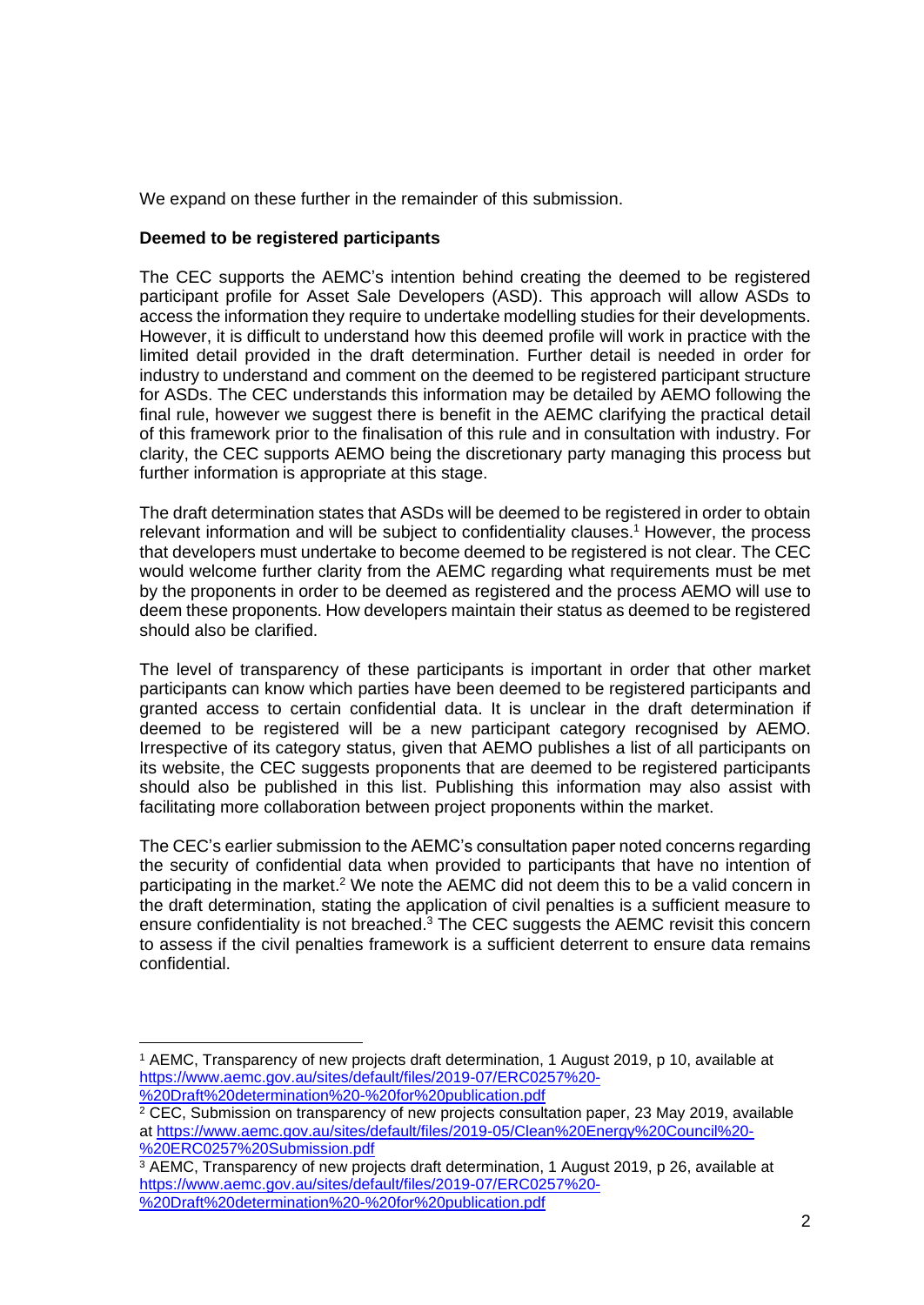Ensuring sufficient confidentiality requirements are placed on deemed to be registered participants is equal if not more important than confidentiality on intending participants. An intending participant has an incentive to ensure data confidentiality is not breached to ensure their future registration is not jeopardised. A deemed to be registered party does not have this same incentive and proposing a less robust confidentiality framework than the intending participant category may not be suitable.

Further consideration should also be given to the level of access deemed to be registered participants have to NEM standing data through the yet to be developed framework that will govern these participants. In the future, NEM standing data may potentially contain granular confidential customer information through the distributed energy resources (DER) register or other sensitive data sets. It is important this data remains protected to ensure that customer confidentiality is maintained.

Finally, the CEC suggests that the requirement outlined in the draft determination for AEMO to review the intending participant category to ensure it is kept relevant is extended to the deemed to be registered participant list. <sup>4</sup> This will ensure this list is kept up to date and only parties that have projects that are making sufficient development steps maintain deemed to be registered status.

# **Connection applications and connection enquiries**

There is a clear distinction between connection applications and connection enquiries. Transparency of these two sets of information presents differing levels of value to the market. The CEC supports transparency of information pertaining to individual connection applications as these projects are highly likely to proceed to completion and can contribute to collaboration in the industry.

In the CEC's previous submission, we suggested that given the speculative nature of connection enquiries, data at this stage in project development should be published in an aggregated form.<sup>5</sup> The CEC suggests this concern is still valid and we do not believe it has been sufficiently addressed through the draft determination.

The draft determination states that the same level of information will be collected for connection enquiries and applications by TNSPs and passed through to AEMO and the forthcoming AEMO guidelines will outline what level of detail will be published on the generator information page.<sup>6</sup> The clean energy industry supports the intention behind transparency of connection enquiries and applications, however we suggest that the AEMC should further consider the value that less certain to proceed connection enquiry information presents to the market and provide guidance to AEMO in the final determination on what level of transparency is suitable for connection enquiries.

The CEC would like to raise two concerns with full transparency of connection enquiries being made available to the market. Our first concern relates to the tension between

<sup>4</sup> Ibid., p 10

<sup>5</sup> CEC, Submission to transparency of new projects consultation paper, 23 May 2019, available at [https://www.aemc.gov.au/sites/default/files/2019-05/Clean%20Energy%20Council%20-](https://www.aemc.gov.au/sites/default/files/2019-05/Clean%20Energy%20Council%20-%20ERC0257%20Submission.pdf) [%20ERC0257%20Submission.pdf](https://www.aemc.gov.au/sites/default/files/2019-05/Clean%20Energy%20Council%20-%20ERC0257%20Submission.pdf)

<sup>6</sup> AEMC, Transparency of new projects draft determination, 1 August 2019, p 10, available at [https://www.aemc.gov.au/sites/default/files/2019-07/ERC0257%20-](https://www.aemc.gov.au/sites/default/files/2019-07/ERC0257%20-%20Draft%20determination%20-%20for%20publication.pdf) [%20Draft%20determination%20-%20for%20publication.pdf](https://www.aemc.gov.au/sites/default/files/2019-07/ERC0257%20-%20Draft%20determination%20-%20for%20publication.pdf)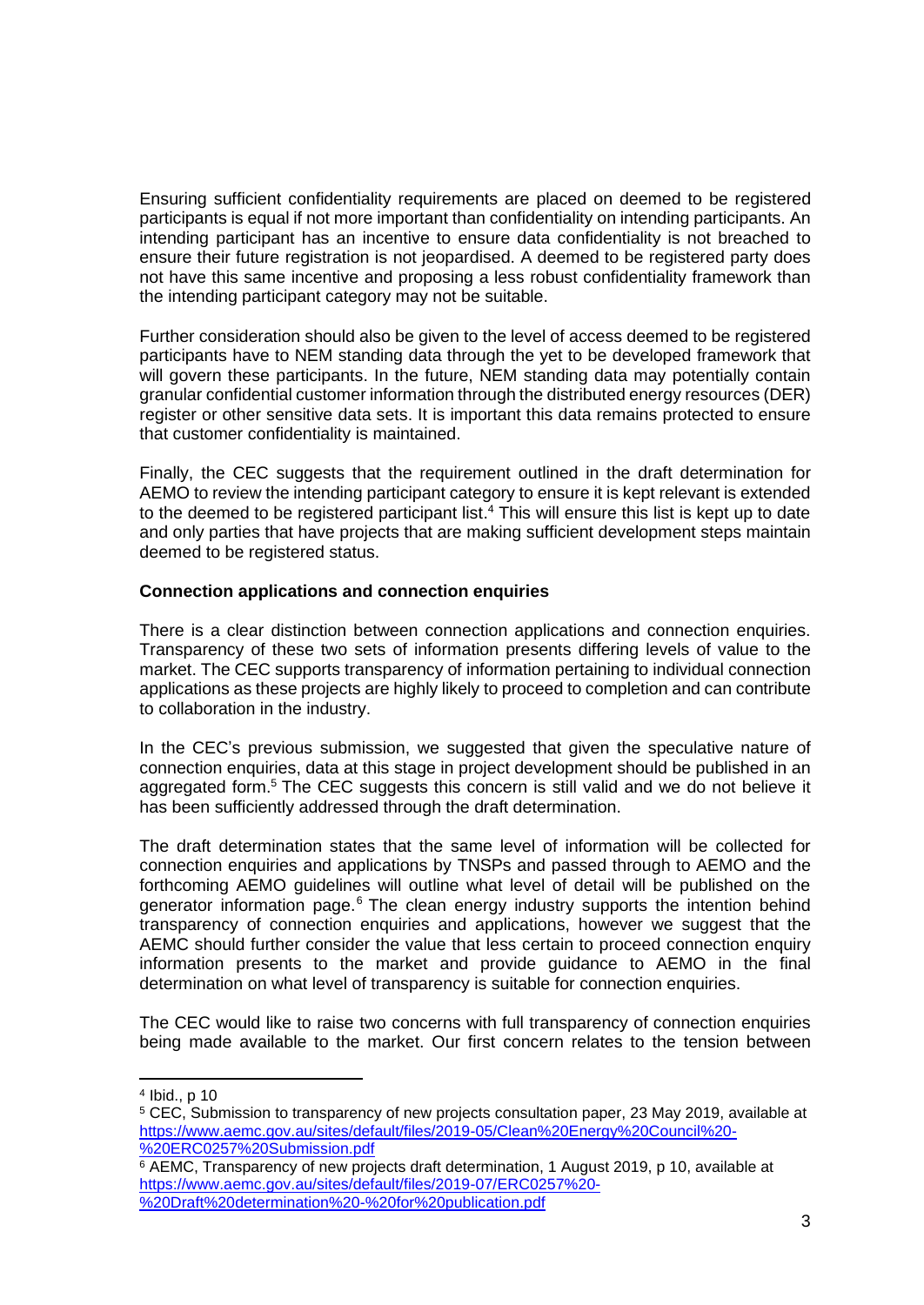transparency of less certain information versus accuracy and the benefits to the broader market. We agree that a degree of transparency of information on potential nearby projects is valuable to the market and can assist with decisions around location, size and technology type. However, the accuracy of that information may have an adverse impact that outweighs the benefits and could lead to less efficient outcomes in the market based on developers acting on less certain information presented in speculative connection enquiries.

Connection enquiries, being less certain to proceed, are likely to contain information on a project that is still subject to significant changes. For example, the location of the project may not be confirmed and proponents may in fact lodge several enquiries in separate locations for a single project. Enquiries may also be abandoned altogether in favour of a more favourable project. Requiring developers to notify TNSPs of material change in project specifications will alleviate this concern to some degree, but it will not completely resolve the issue. As the generator information page is proposed to be updated once every three months this leaves a large period of time where less certain connection enquiry information will exist in the market.

Our second concern is with the potential impacts of speculative connection enquiry information on the investment necessary to continue the energy system transition that is underway. It is possible that by releasing granular enquiry information with the intention of creating a greater level of transparency, this could in fact deter legitimate investment in an otherwise valid location if a large number of enquiries for that particular location do not proceed. With the current transition underway and the significant generation investment required to meet demand as thermal generators retire, discouraging investment based on less certain to proceed enquiries would be a negative outcome of this rule change request.

In order to address this concern, the CEC suggests the AEMC consider the following options:

- Aggregate connection enquiry data by total MWs of enquiries and the number of projects proposed, both by technology type, around grid connection points or at a regional level that adequately balances the size of the region and the granularity and usefulness of the information. We do not believe that GPS coordinate information at the connection enquiry stage is valuable to developers.
- Establish a formal period for connection enquiries to expire and as such are automatically removed from the public record if they have not progressed to connection application after a set period of time.
- Review and standardise the connection enquiry cost to ensure the enquiries displayed on the generator information page all display the same level of intent to proceed. We understand that connection enquiries across TNSPs attract varying costs, meaning a connection enquiry may be lodged with more intent in some regions than others.

The CEC believes the greatest value from connection enquiry information that will assist developers to make information decisions will be in trends identified in each update of the generator information page. We suggest AEMO or TNSPs focus connection enquiry information on a brief trend analysis alongside the quarterly publication of the generator information page. This could include an assessment of the number of new enquiries, removed or expired enquiries, enquiries that have not progressed and enquiries that have progressed to connection application, on aggregate for a TNSP and again broken down by technology types and for particular connections points or regions.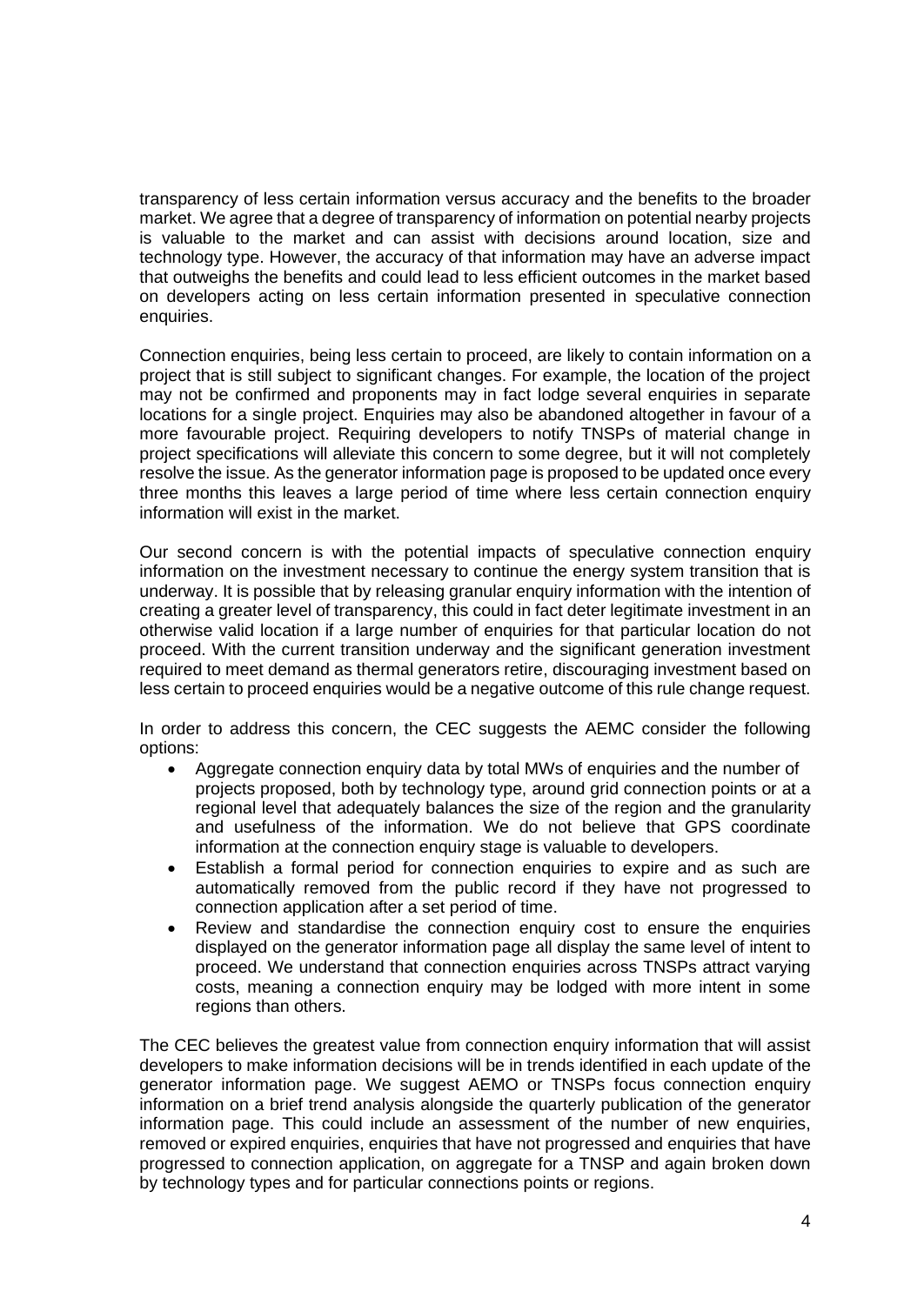#### **Generator information guidelines**

The draft determination notes that AEMO will be tasked with producing guidelines that will govern the generator information page, the types of information published and the flow of information between TNSPs and AEMO. <sup>7</sup> The CEC understands that AEMO will follow the an amended consultation process to seek stakeholder feedback on this document.<sup>8</sup> Given the draft rule determination states that the guidelines must be published by 6 February 2020 and the consultation will be the amended process, the CEC would like to proactively make several comments we believe will strengthen the forthcoming guideline development.

Our first comment relates to the draft determination requirement for developers to notify AEMO, via TNSPs, of 'material change' to key connection information. <sup>9</sup> These thresholds will likely need to be set separately for each category of key information as a standard material change definition for maximum power generation and forecasted completion date would not be suitable. The CEC suggests this threshold must be set at a level that adequately balances the need for relevant and up to date information to be made available to the market and the added administrative burden placed on industry and TNSPs. We also suggest the AEMC ensure that the definition of material is consistent across the NEM. For example, it would be an inefficient outcome if developers operating in more than one state had differing reporting requirements for their projects in different jurisdictions.

The draft determination states that AEMO will be required to update the generator information page on a quarterly basis and that stakeholder support for the update timing was split between monthly and quarterly.<sup>10</sup> We also note that AEMO stated it would be possible to conduct the update quarterly without major system reform and that a monthly requirement may require a longer implementation timeframe.<sup>11</sup> The CEC suggests that a quarterly update cycle is set initially with an expected transition to a monthly update within a certain period. This will allow the current information to become initially available with minimal changes required by AEMO whilst also allowing it time to implement the changes needed to increase the frequency of publication. A monthly update cycle would be more valuable to developers and would support the current rate of the transition.

The CEC also suggests that AEMO be required to incorporate the information collected as a result of this rule change on their NEM region generation information maps. <sup>12</sup> These are already a valuable resource for industry that would be further strengthened with a connection information overlay. As detailed above for connection enquiries, it would also be beneficial for AEMO or TNSPs to provide some analysis alongside the publication updates noting key trends in both connection enquiries and connection applications. It is our understanding some TNSPs are already considering this level of analysis to facilitate collaboration between proponents in advance of the final rule.

<sup>7</sup> Ibid., p 11

<sup>8</sup> Ibid., p iv

<sup>9</sup> Ibid., p 10

<sup>10</sup> Ibid., p 37

<sup>11</sup> Ibid., p 34

<sup>12</sup> AEMO, NEM generation maps, available at [https://www.aemo.com.au/Electricity/National-](https://www.aemo.com.au/Electricity/National-Electricity-Market-NEM/Network-connections/NEM-generation-maps)[Electricity-Market-NEM/Network-connections/NEM-generation-maps](https://www.aemo.com.au/Electricity/National-Electricity-Market-NEM/Network-connections/NEM-generation-maps)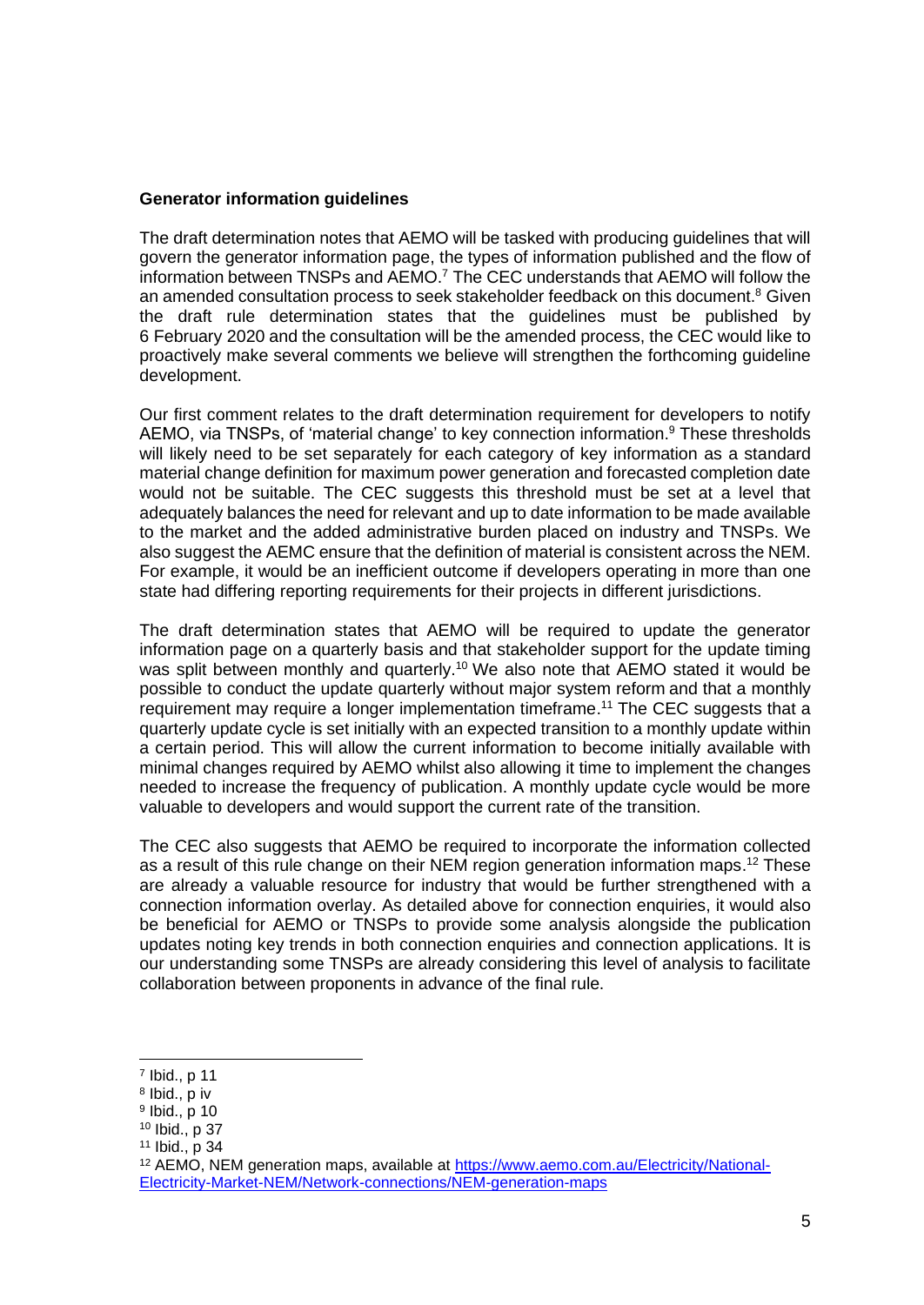The CEC looks forward to engaging with AEMO on the consultation for the generator information guidelines ahead of the 6 February 2020 guideline publication.

## **Distribution Network Service Provider framework**

The CEC notes the AEMC has decided not to extend the draft rule to include the Distribution Network Service Providers (DNSP) as the National Electricity Rules (NER) provisions for DNSPs would require a separate wholistic review. <sup>13</sup> We suggest the AEMC should clarify their position regarding transparency of generators connecting to the DNSP network. Does the AEMC believe transparency of projects at the DNSP level is important? If so, will a review of the required NER frameworks begin as a result of this final rule?

The clean energy industry believes that transparency of projects at the DNSP level is very important. We understand that in some regions up to 35 percent of projects are connecting to the distribution network rather than the transmission network. Providing developers with only two thirds of the potential future generation picture cannot support fully efficient investment decisions in new projects.

We also suggest the AEMC consider the transparency of new loads/customers that are connecting to the transmission and distribution networks as this information could further assist developers when making locational decisions for new generation projects.

## **Implementation**

The CEC understands that connection enquiries and applications made:

- Before 31 October 2019 will not be subject to the new rule.
- After 31 October 2019 and before 20 February 2020 may be subject to the new rule as the draft determination indicates these will be made transparent if the proponent gives consent to the TNSP to pass the information to AEMO for publication.
- From 20 February 2020 will be subject to the new rule.

We are concerned this implementation will not provide visibility of the significant pipeline of projects associated with connection enquiries and applications that have already been lodged or will have been by 31 October 2019. While we appreciate that new rule requirements cannot be placed on existing enquiries and applications that will have been lodged before the final rule is made, having no visibility of this information does not provide an accurate picture of the market reality. The AEMC should consider how information on these can be made more transparent, perhaps through some form of aggregation alongside a requirement that TNSPs contact existing enquires and applications asking if they would approve their information being made transparent in accordance with the new rules.

We also believe amendments are appropriate for connection enquiries and applications made in the interim period between 31 October 2019 and 20 February 2020 as proponents may not provide consent under the proposed rule. The CEC suggests that the final rule require developers to 'opt out' of providing project details to AEMO for enquiries and applications received in this interim transition period. Requiring proponents to opt out

<sup>&</sup>lt;sup>13</sup> AEMC, Transparency of new projects draft determination, 1 August 2019, p 41, available at [https://www.aemc.gov.au/sites/default/files/2019-07/ERC0257%20-](https://www.aemc.gov.au/sites/default/files/2019-07/ERC0257%20-%20Draft%20determination%20-%20for%20publication.pdf) [%20Draft%20determination%20-%20for%20publication.pdf](https://www.aemc.gov.au/sites/default/files/2019-07/ERC0257%20-%20Draft%20determination%20-%20for%20publication.pdf)